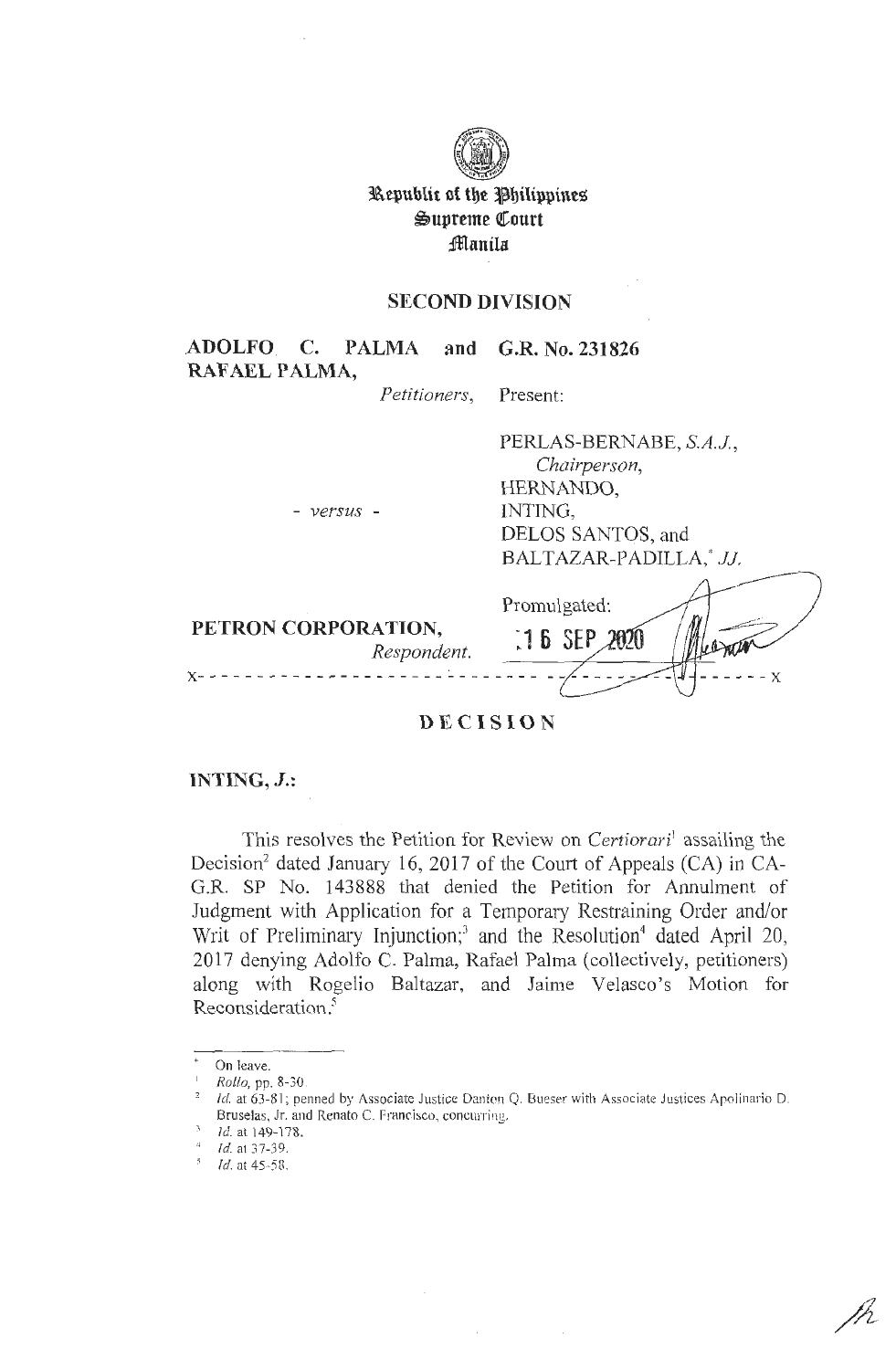#### *The Antecedents*

On November 26, 1993, Petron Corporation (Petron) and the Philippine National Oil Company (PNOC) entered into a 25-year Lease Agreement for Refinery Properties<sup>6</sup> over various landholdings of PNOC in Brgy. Alangan, Limay, Bataan with a total land area of 2,397,929 square meters (leased premises) for the use of Petron Bataan Refinery (PBR). Forming part of the leased premises is Cadastral Lot No. 257 under Transfer Certificate of Title (TCT) No. T-167116 of the Registry of Deeds of Bataan covering an area of 92,392 square meters situated along Roman Superhighway.7 Since the early 1980s, petitioners had been occupying a portion of Lot No. 257-A by mere tolerance and acquiescence of PNOC and its predecessor.<sup>8</sup> When Petron entered into a lease agreement with PNOC in 1993, it continued to allow and tolerate petitioners' use and possession of the premises for humanitarian consideration since there was still no immediate need and use of the area.<sup>9</sup>

Sometime in 2007, Petron informed petitioners as well as the other families staying in the premises that the area would be used as the construction site of Petron Skills Training Center. Petron advised petitioners that they should start looking for a place to relocate before the construction starts in the last quarter of 2008.<sup>10</sup>

On August 8:. 2008, Petron sent petitioners a Final Notice to Vacate.<sup>11</sup> Despite receipt of the notice, petitioners refused to vacate the subject premises.<sup>12</sup> Hence, Petron filed a Complaint<sup>13</sup> for Unlawful Detainer against petitioners before the Municipal Trial Court (MTC) of Limay, Bataan.

- Id.
- '' *lei.*

 $11$  *Id.* at 113-116.

1 Id. at 97-103.

Id. at 107-110.

*<sup>1</sup>*Id. at 65.

 $Id.$ 

 $12$  *Id.* at 100.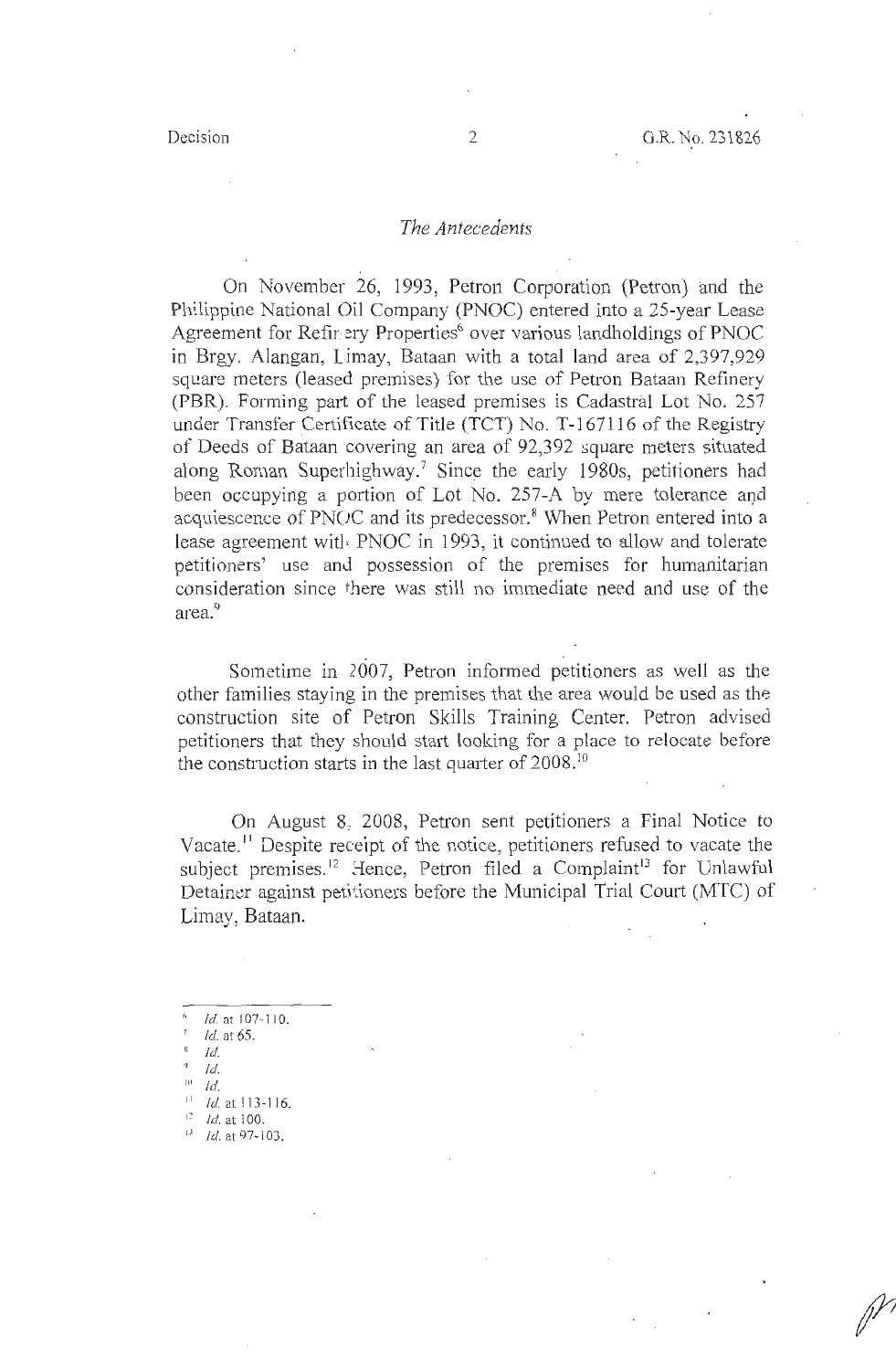On July 1, 2009, the MTC rendered a Decision $14$  in Civil Case No. 421 in favor of Petron, and ordered petitioners and/or all persons claiming rights under them to vacate the subject lot and restore possession thereof to Petron. The MTC, likewise, ordered defendants to jointly pay Petron the sum of  $P20,000.00$  as attorney's fees and to pay the cost of suit. 15

Aggrieved, petitioners appealed to the Regional Trial Court (RTC). The case was docketed as Civil Case No. 817-ML.

In an Order<sup>16</sup> dated February 10, 2010, Judge Bartolome V. Flores of the RTC dismissed the petitioners' appeal on the ground of Section  $7(b)^{17}$  of Rule 40 of the Rules of Court for failure of petitioners to comply with the Order of the RTC dated August 4, 2009 to file their appellants' memorar dum despite the given period of time. Undaunted, petitioners filed a petition for relief with attached petitioners' memorandum of appeal. However, the RTC denied it on April 4, 2011.<sup>18</sup> Petitioners moved for reconsideration, but the RTC denied it.

Dissatisfied, petitioners filed a petition for *certiorari* with the CA which was docketed as CA-G.R. SP No. 121274.

On October 23, 2012, the CA dismissed the petition for lack of merit.<sup>19</sup> It held that petitioners availed themselves of the wrong remedy when it filed a petition for relief from judgment instead of filing a timely motion for reconsideration or appeal considering that the RTC Order

 $H = Id$ , at 119-129; penned by Presiding Judge Leticia L. Nicolas.

 $15$  *Id.* at 129.

 $16$  *Id.* at 130.

<sup>&</sup>lt;sup>17</sup> Section 7(b), Rule 40 of the Rules of Court provides: SEC. 7. Procedure in the Regional Trial Court. xxxx

<sup>(</sup>b) within fifteen (15) days from such notice, it shall be the duty of the appellant to submit a memorandum which sha.' briefly discuss the errors imputed to the lower court, a copy of which shall be furnished by him to the adverse party. Within fifteen (15) days from receipt of the appellant's memorandum, the appellee may file his memorandum. Failure of the appellant to file a memorandum shall be a ground for dismissal of the appeal. (Underscoring supplied.)<br><sup>18</sup> *Rollo*, p. 135.

<sup>&</sup>lt;sup>19</sup> See Decision dated October 23, 2012 of the Court of Appeals (CA) in CA-G.R. SP No. 121274 as penned by Associate Justice Magdangal M. De Leon with Associate Justices Stephen C. Cruz and Myra V. Garcia-Fernandez, concurring; *id.* at 132-142.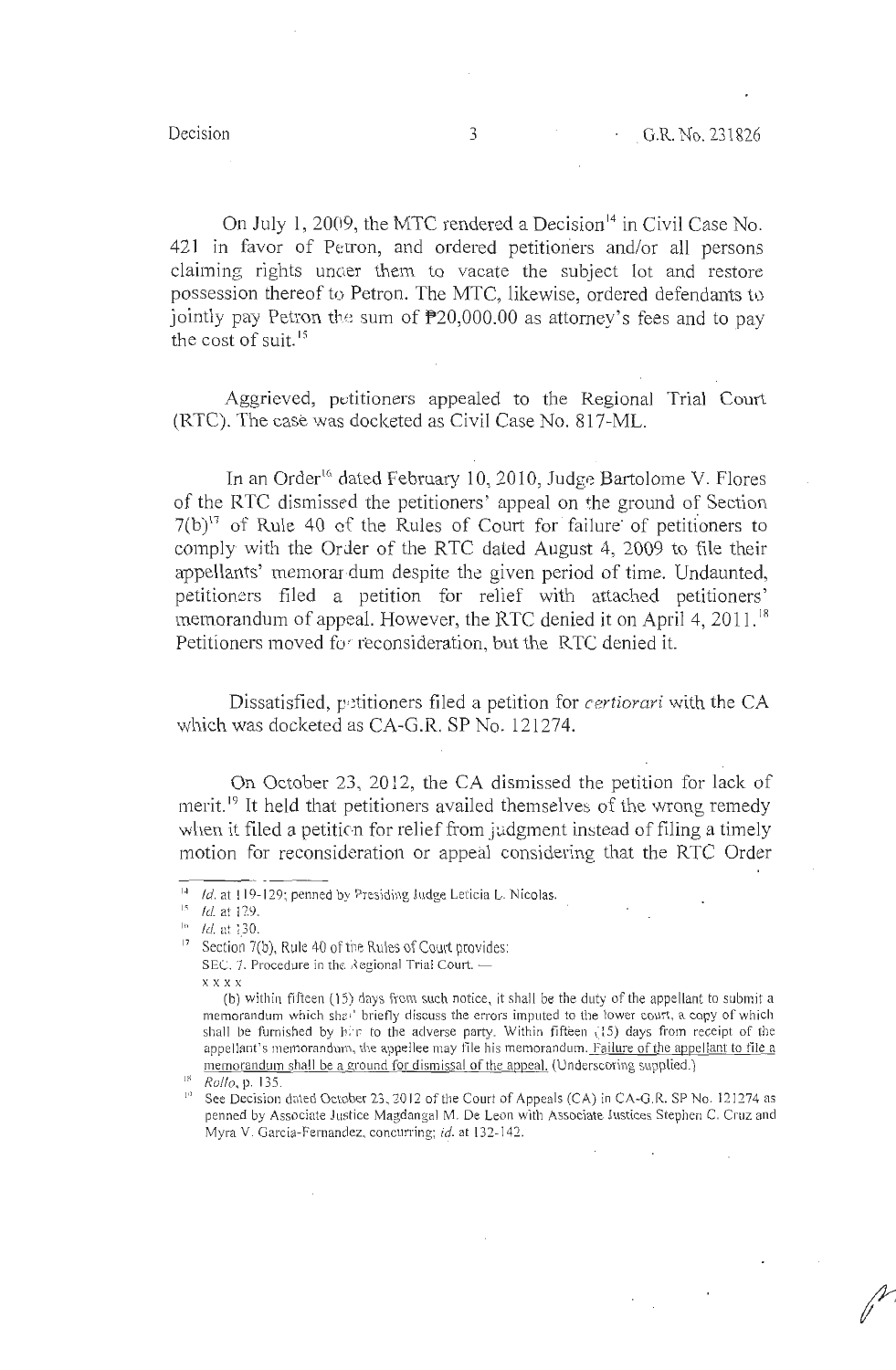dated February 10, 2010 in Civil Case No. 817-ML dismissing their appeal is a final orde<sup> $\cdot$ </sup> issued in the exercise of its appellate jurisdiction.<sup>20</sup> It also found no grave abuse of discretion on the part of the RTC in denying petitioners' petition for relief.<sup>21</sup>

On July 1, 2013, the CA denied petitioners' Motion for Reconsideration. 22 Still not satisfied with the outcome of the case, petitioners elevated the case to the Court.

*The petition for* . *review docketed as G.R. No. 208052 entitled Adolfo* C. *Palma, et al. v. Petron Corporation before the Court.* 

On September 11, 2013, the Court issued a Resolution<sup>23</sup> in G.R. No. 208052 entitled , *Adolfo* C. *Palma, et al. v. Petron Corporation,*  denying petitioners' petition for review on *certiorari* for failure of petitioners to sufficiently show that the CA committed any reversible error in the challeng,:d Decision dated October 23, 2012, and Resolution dated July 1, 2013 in CA-G.R. SP No. 121274 as to warrant the exercise of the Court's discretionary appellate jurisdiction.

Petitioners filed a motion for reconsideration, but the Court denied it with finality on February 5, 2014.<sup>24</sup> On May 15, 2014, the Resolution dated September 11, 2013 became final and executory. 25

*The antecedents in the present petition.* 

Notwithstanding the finality of the Court's Resolution in G.R. No. 208052, petitioners filed a Petition for Annulment of Judgment with Application for a Temporary Restraining Order and/or Writ of

 $^{20}$  *Id.* at 138.

<sup>21</sup> *Id.* at 141.<br><sup>21</sup> *Id.* at 141.<br><sup>22</sup> See CA Resolution dated *i*.ily 1, 2013 in CA-G.R. SP No. 121274, *id.* at 144-145.

 $^{23}$  Id. at 146.

 $24$  *Id.* at 147.

 $25$  *Id.* at 148.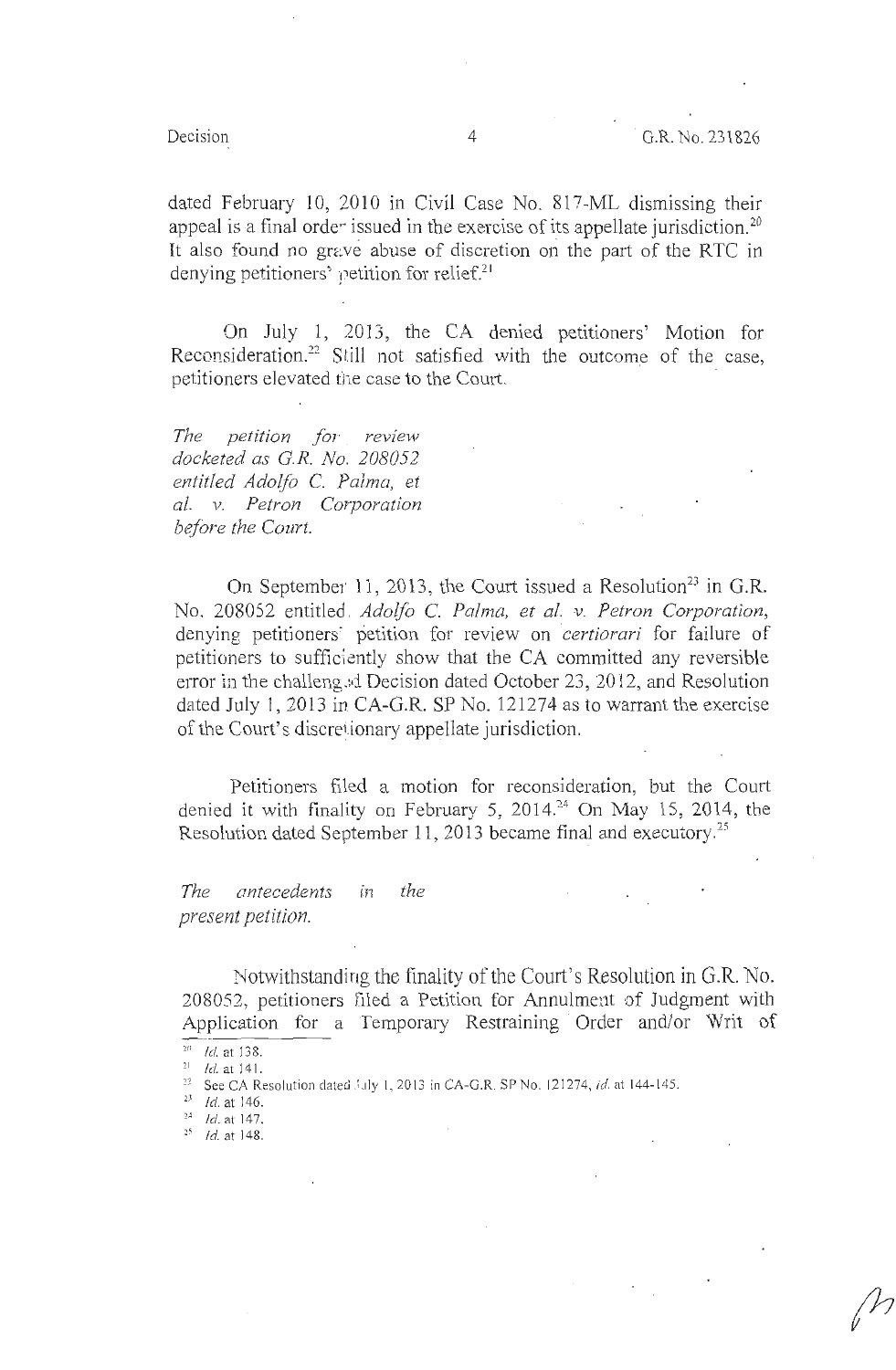Preliminary Injunction<sup>26</sup> dated January 22, 2016 with the CA praying for the annulment of the RTC Order dated February 10, 2010 in Civil Case No. 817-ML, and seeking to restrain the Writ of Execution dated July 16, 2014 and the Writ of Demolition dated August 13, 2015 issued by the MTC.<sup>27</sup>

Petitioners alleged that the RTC Order was issued without jurisdiction or in excess thereof as there should have been a trial on the merits.28 Further, petitioners asserted that the MTC had no jurisdiction over the case as both parties admitted that the occupation or possession of the subject property was beyond the jurisdictional requisite of the one year period.29 Petitioners insisted that the MTC Decision was void for being rendered without jurisdiction. Hence, it could never logically become final and executory.<sup>30</sup>

On January 16, 2017, the CA rendered a Decision<sup>31</sup> denying the petition. The dispositive portion of the Decision reads:

WHEREFORE, premises considered, the petition is hereby DENIED. The Order dated 10 February 2010 issued by the Regional Trial Court, Branch 4, Mariveles, Bataan, and the consequent Writ of Execution dated 16 July 2014 and Writ of Demolition dated 13 August 2015 issued by the Municipal Trial Court of Limay, Bataan are hereby AFFIRMED in TOTO.

> j<br>... TIS SO ORDERED.32

Undaunted, petitioners moved for reconsideration.<sup>33</sup> In its assailed Resolution<sup>34</sup> dated April 20, 2017, the CA denied petitioners' Motion for Reconsideration.

 $26$  *Id.* at 149-178.

<sup>&</sup>lt;sup>27</sup> *Id.* at 175.<br><sup>28</sup> *Id.* at 155.<br><sup>29</sup> *Id.* at 164.

 $30$  *Id.* at 172.

 $31$  *Id.* at 63-81.

 $\frac{32}{33}$  *Id.* at 80.<br> $\frac{33}{16}$  *Id.* at 45-58.

 $34$  *Id.* at 37-39.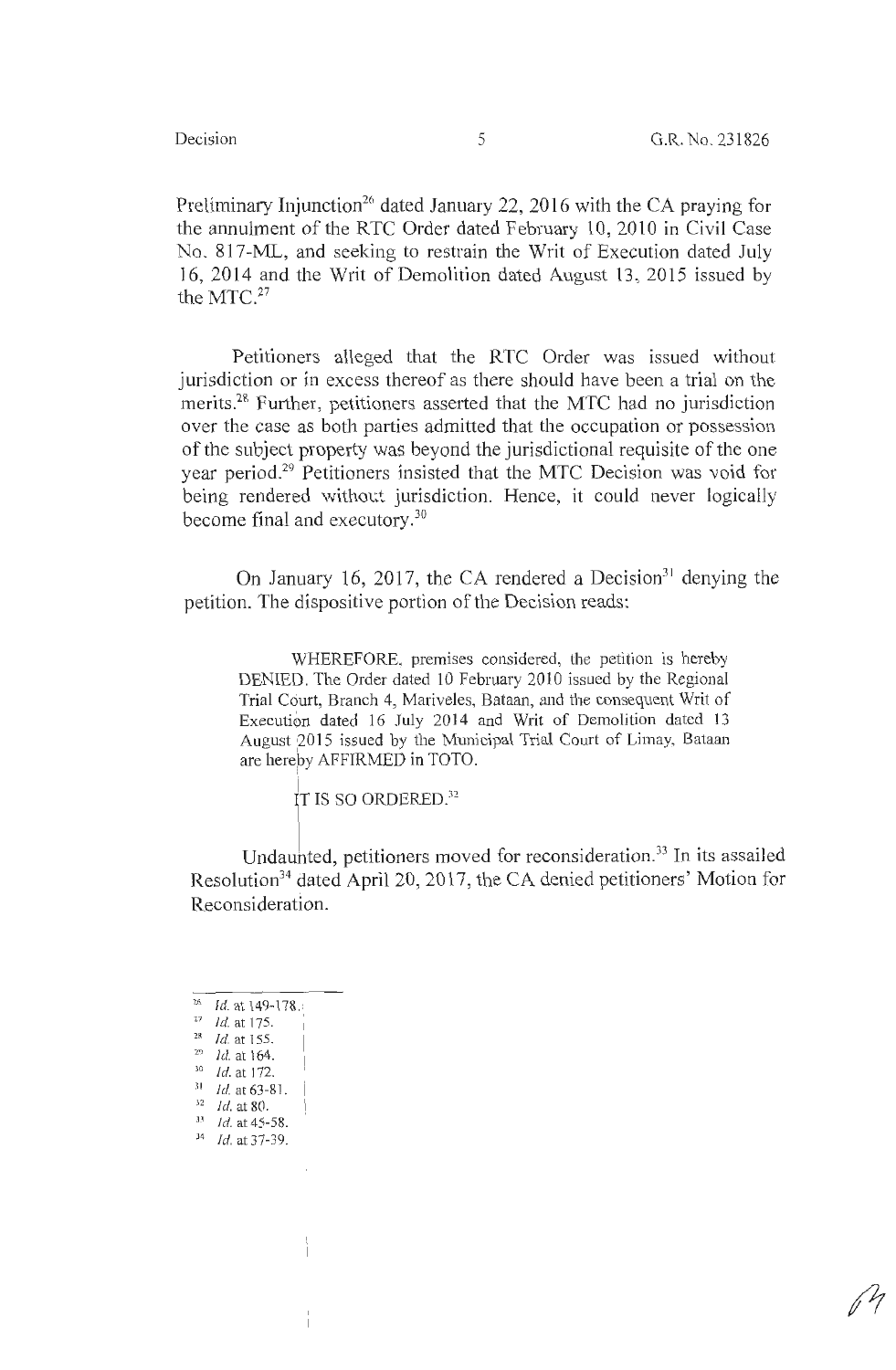The CA ruled that in order for one to avail himself of the remedy of a petition for annulment of judgment, one must comply with Section 1 of Rule 47 of the Rules of Court which provides, to wit:

I SECTION 1. *Coverage.* - This Rule shall govern the annulment by the Court of Appeals of judgments or final orders and resolutions in civil actions of Regional Trial Courts for which the ordinary remedies of new trial, appeal, petition for relief or other appropriate remedies are no longer available *through no fault of the petitionet:* (Italics supplied.)

It held that petitioners could not put the blame of committing mistakes solely on their counsel, since by their own admission, petitioners were the ones who filed the memorandum in the wrong office. Thus, petitioners availment of a petition for annulment of judgment must fail.<sup>35</sup> I

In any case, the CA held that the issues being raised by petitioners had already been passed upon in their previous petition for *certiorari* which the CA had already decided on October 23, 2012. Notably, petitioners committed forum shopping.<sup>36</sup>

Hence, the petition. $37$ 

#### *The Issue*

The bone of contention is whether or not the CA erred in denying petitioners' petition for annulment of judgment.

#### *The Court's Ruling*

The petition lacks merit.

The MTC Decision in Civil Case No. 421 over the subject property was rendered on July 1, 2009. Herein petitioners appealed the Decision to the RTC docketed as Civil Case No. 817-ML. In an Order dated February 10, 2010, the RTC dismissed the appeal. Subsequently, it denied petitioners' motion for reconsideration on April 4, 2011.

 $^{35}$  *Id.* at 77-78.<br> $^{36}$  *Id.* at 78-79.

 $^{37}$  *Id.* at 8-30.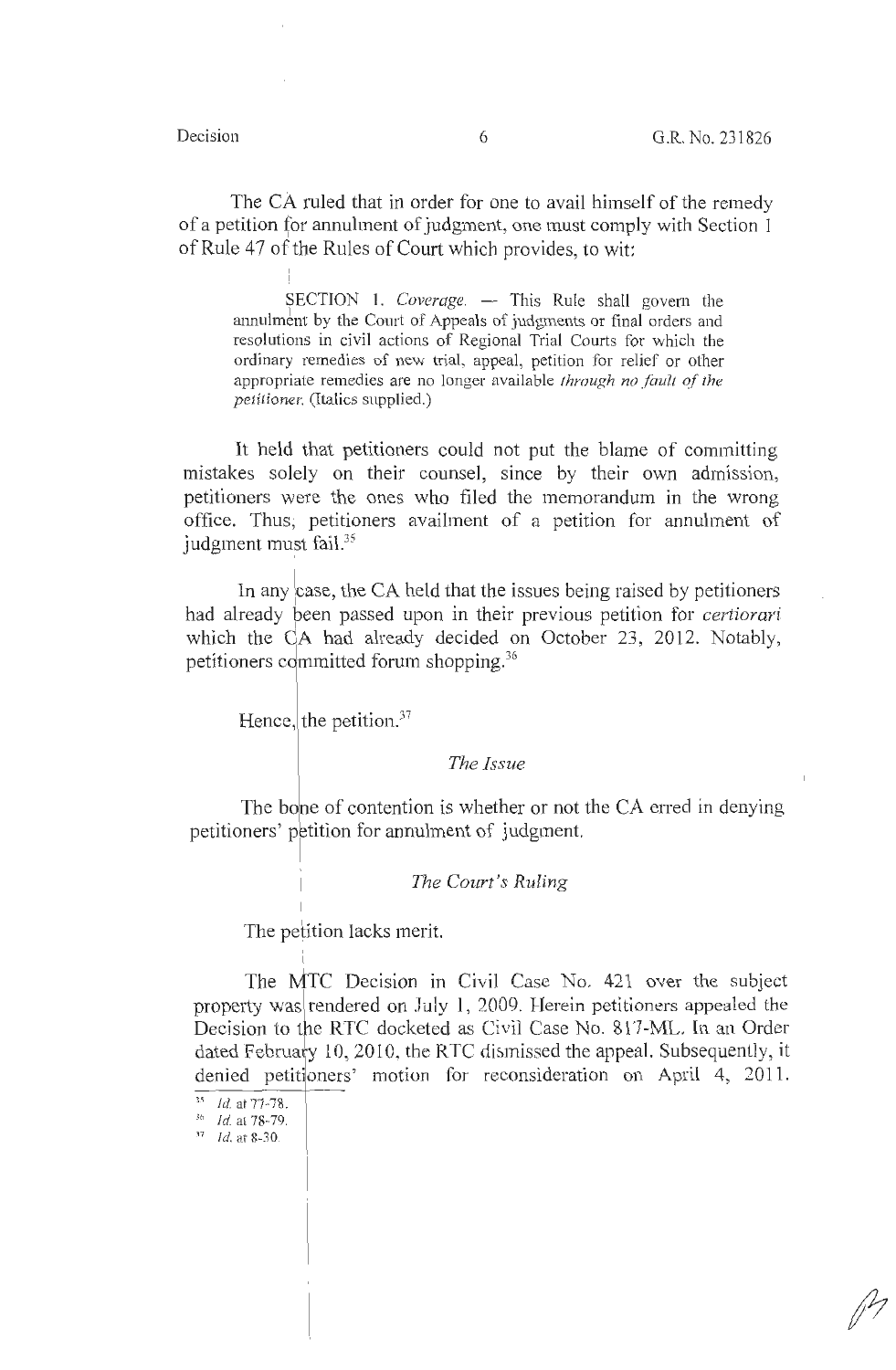Petitioners then filed a petition for *certiorari* with the CA (CA-G.R. SP No. 121274), but the CA dismissed it for lack of merit. The CA also denied petitibners' motion for reconsideration on July 1, 2013. Thus, petitioners filed a petition for review with the Court (G.R. No. 208052). On September 11, 2013, the Court denied the petition; it also denied petitioners' \motion for reconsideration. On May 15, 2014, the Resolution became final and executory.

Nothing is more settled in law than the rule that a judgment, once it has attained finality, can never be altered, amended, or modified, even if the alteration, amendment or modification is to correct an erroneous judgment<sup>38</sup> In fact, jurisprudence elucidates that not even the Supreme<br>Court can correct alter or modify a judgment once it becomes final  $39$ Court can correct, alter, or modify a judgment once it becomes final.<sup>39</sup> The rule admits of several exceptions, such as the following:  $(1)$  the correction 01 clerical errors; (2) the so-called *nunc pro tune* entries which cause no prejudice to any party; (3) void judgments; and (4) whenever circumstances transpire after the finality of the decision rendering its execution unjust and inequitable.<sup>40</sup> Still none of the exceptions is applicable in the present case.

#### On this score alone, the petition should be denied.

The CA was correct in holding that the remedy of annulment of judgment is not available to petitioners. Well-settled is the rule that before a party can avail itself of the reliefs provided for by Rule 47, it is a condition *sine qua non* that one must have failed to move for a new trial, or appeal from, or file a petition for relief against the questioned issuances or take other appropriate remedies thereon, through no fault attributable to him. If he failed to avail himself of those cited remedies without sufficient justification, he cannot resort to an action for annulment provided in Rule 47; otherwise, he would benefit from his own inaction or negligence.<sup>41</sup> In other words, the party must convince the CA that *ihe* ordinary and other appropriate remedies are no longer available for causes not attributable to him.

<sup>&</sup>lt;sup>38</sup> *Rep. of the Phils. v. Heirs of Cirilo Gotengeo, 824 Phil 568, 578 (2018), citing FGU Insurance Corp. v. RTC of Makati City, Br. 66, et al., 659 Phil. 117, 123 (2011). FGU Insurance Corp. v. RTC of Makati City. Br. 66, et al., supra.* 

<sup>&</sup>lt;sup>40</sup> Rep. of the Phils. *v. Heirs of Cirilo Gotengco, supra* note 38.<br><sup>41</sup> *Lazaro v. Rural Bank of Francisco Balagtas Inc.*, 456 Phil.<br>*Philo II. Sandigaphayan 404 Phil 868 886 (2003)* <sup>41</sup> Lazaro v. Rural Bank of Francisco Balagtas Inc., 456 Phil. 414, 422 (2003). citing *Rep. of the Phils. v. Sandiganbayan.* 404 Phil. 868, 886 (2001)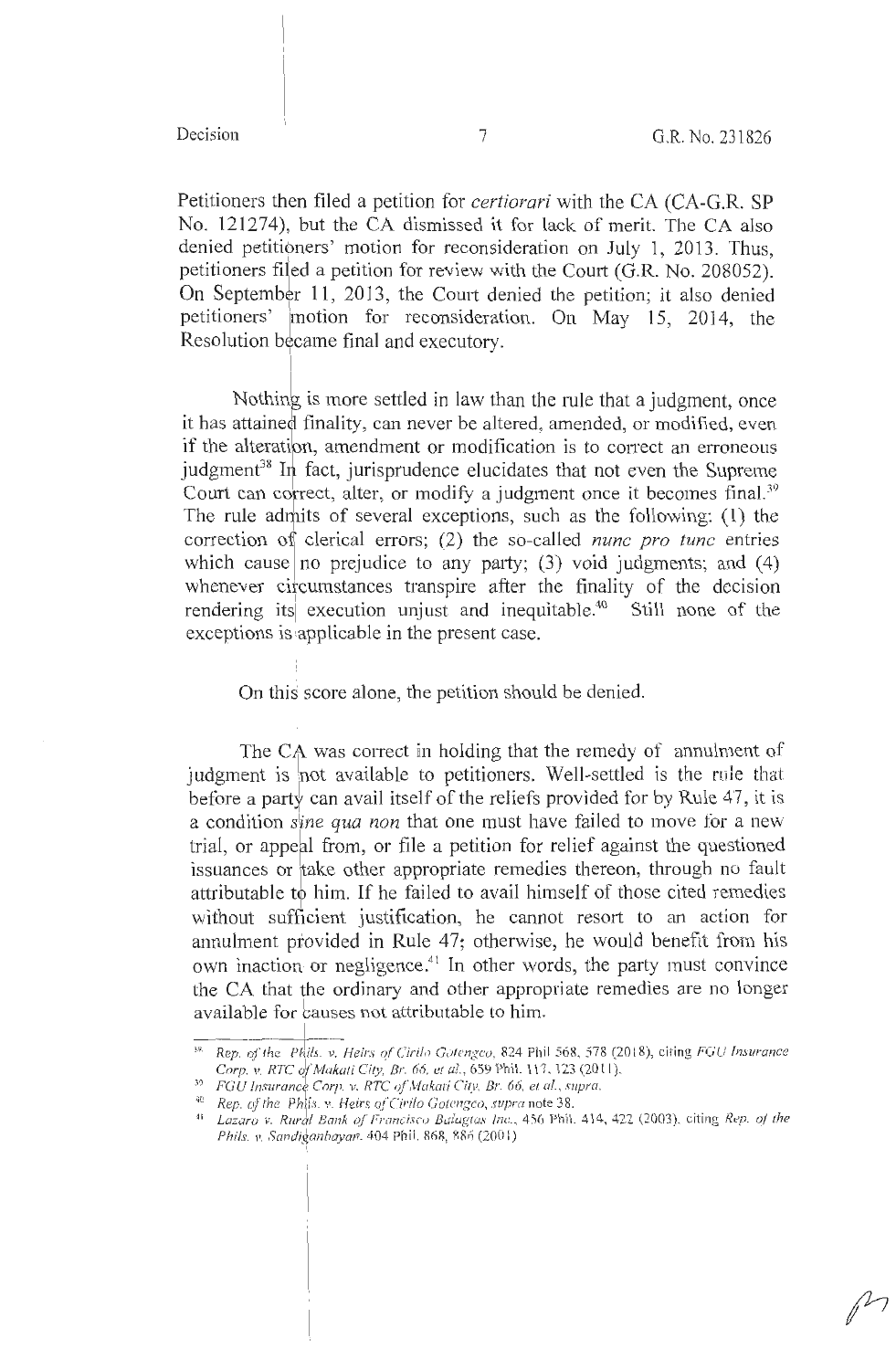In the instant case, it is clear under the circumstances set forth in the RTC Order<sup>42</sup> dated February 10, 2010 in Civil Case No. 817-ML, and by petitioners' own admission, that petitioners failed to file the corresponding appellant's memorandum before the RTC despite the fact that they were given ample opportunity to bring up whatever issues they have with respect to the decision of the MTC. For sure, petitioners were negligent in pursuing their appeal pending before the RTC.

Despite the fact that the RTC Order dated February 10, 2010 in Civil Case Nb. 817-ML was already brought *via* a petition for *certiorari*  to the CA, and later *via* a petition for review on *certiorari* to the Court, petitioners still filed a petition for annulment of judgment before the CA.

The grounds for annulment of judgment under Rule 47 are as follows:

SEC 2. *Grounds for annulment*. - The annulment may be based only on the grounds of extrinsic fraud and lack of jurisdiction.

Extrinsic fraud shall not be a valid ground if it was availed of, or could have been availed of, in a motion for new trial or petition for relief.

Annulment of judgment is an equitable principle not because it allows a party-litigant another opportunity to reopen a judgment that has long lapsed into finality but because it enables him to be discharged from the burden of being bound to a judgment that is an absolute nullity to begin with. $43$ 

In the case, petitioners insist that the MIC was without jurisdiction since the ejectment complaint failed to comply with the one year filing period for unlawful detainer cases. Thus, the present petition for annulment of judgment.<sup>44</sup>

~,, *Ro!/o,* pp. 18-1? ·

 $\frac{1}{42}$  Rollo, p. 130.

<sup>&</sup>lt;sup>43</sup> *Yuk Ling Ong v. Co, 755 Phil. 158, 165 (2015), citing Barco v. CA, 465 Phil. 39, 64 (2004).*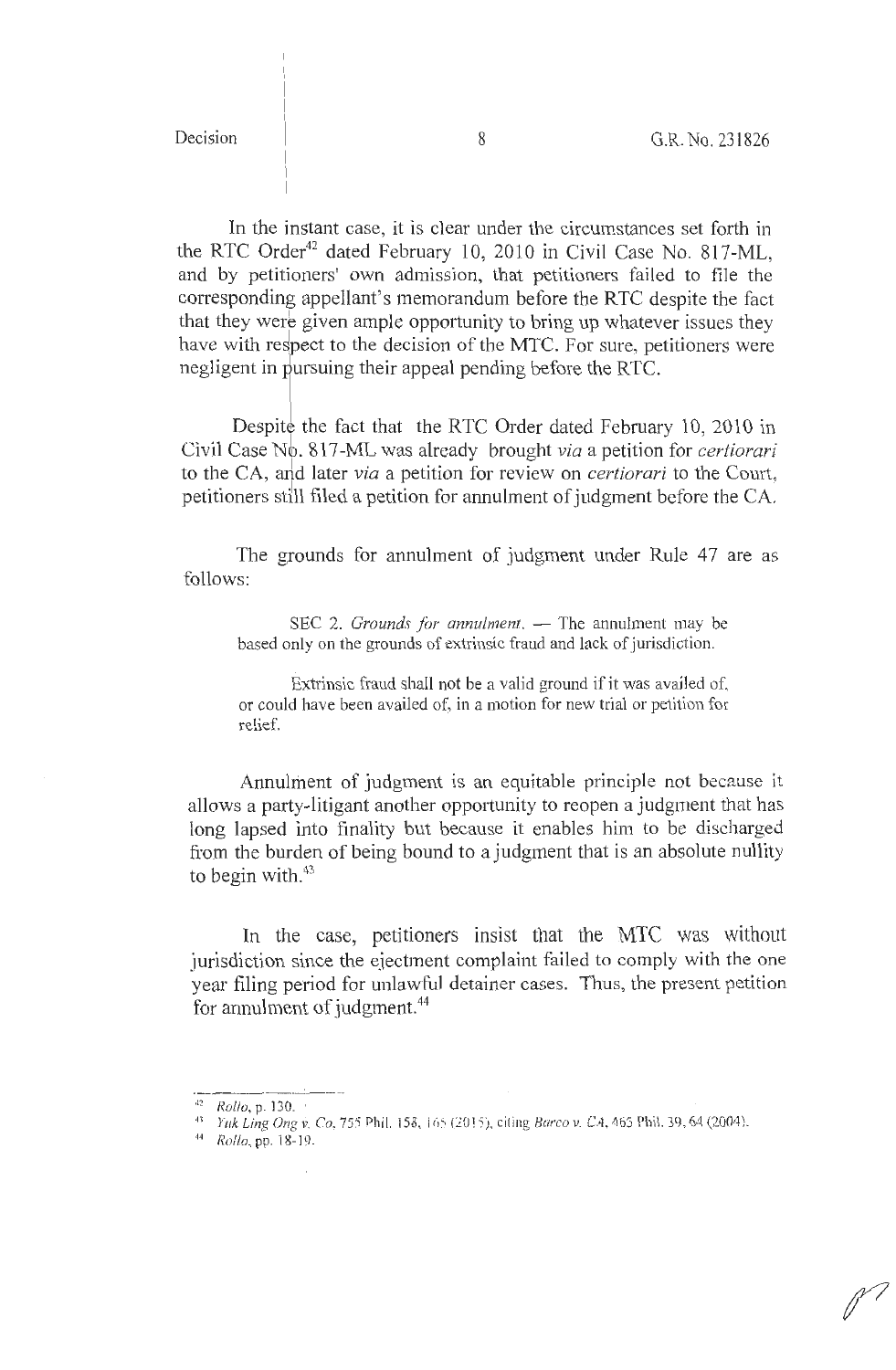The basic rule is that jurisdiction of the court over a case is determined by the allegations in the complaint.<sup>45</sup> A complaint for an action for unlawful detainer is sufficient if the following allegations are present: a) initially, possession of property by the defendant was by contract with or by tolerance of the plaintiff; b) eventually, such possession became illegal upon notice by plaintiff to defendant of the termination of the latter's right of possession; c) thereafter, the defendant remained in possession of the property and deprived the plaintiff of the enjoyment thereof; and d) within one year from the last demand on defendant to vacate the property, the plaintiff instituted the complaint for ejectment.

In the instant case, Petron's allegations in the complaint clearly make a case for an unlawful detainer essential to confer jurisdiction on the MTC over the subject matter. Petron alleges that the possession of petitioners were by mere tolerance of PNOC and its predecessor; that eventually, such possession became illegal when Petron notified the petitioners that they would use the subject portion of the lot; that despite the notice, petitioners refused to vacate and remained in the property depriving Petron of the enjoyment and use of the subject premises; and that Petron instituted the complaint for unlawful detainer on February 17, 2009, or within one year from their last demand as shown in its demand letter dated August 8, 2008.

It is settled that as long as the allegations demonstrate a cause of action for unlawful detainer, the court acquires jurisdiction over the subject matter.<sup>46</sup> Hence, the petition for annulment of judgment on the ground of lack of jurisdiction must fail.

The Court, likewise, cannot accept petitioners' claim that they are not bound by the mistakes of their previous counsel in their appeal to the RTC. As a rule, a client is bound by the mistakes of his counsel, even in the realm of procedural technique. 47 The exception to the rule is "when the reckless or gross negligence of the counsel deprives the client of due process of law."<sup>48</sup>

<sup>45</sup>*French v. CA. et al.,* 813 Phil. 773, Ti9(20 17), citir.g *Delos Reyes v. Sps. Odoncs.* 21 *al.,* 661 Phil. 676. 682 (2011)<br><sup>46</sup> *Canlas, et al. v. Tubii,* 616 Phil. 915, 926 (2009).

<sup>&</sup>lt;sup>47</sup> Producers Bank of the Phil. v. Court of Appeals.  $436$  Phil. 812, 823 (2002).<br><sup>48</sup> Id., citing Legarda v. Court of Appeals et al., 272. A Phil. 394, 404 (1991).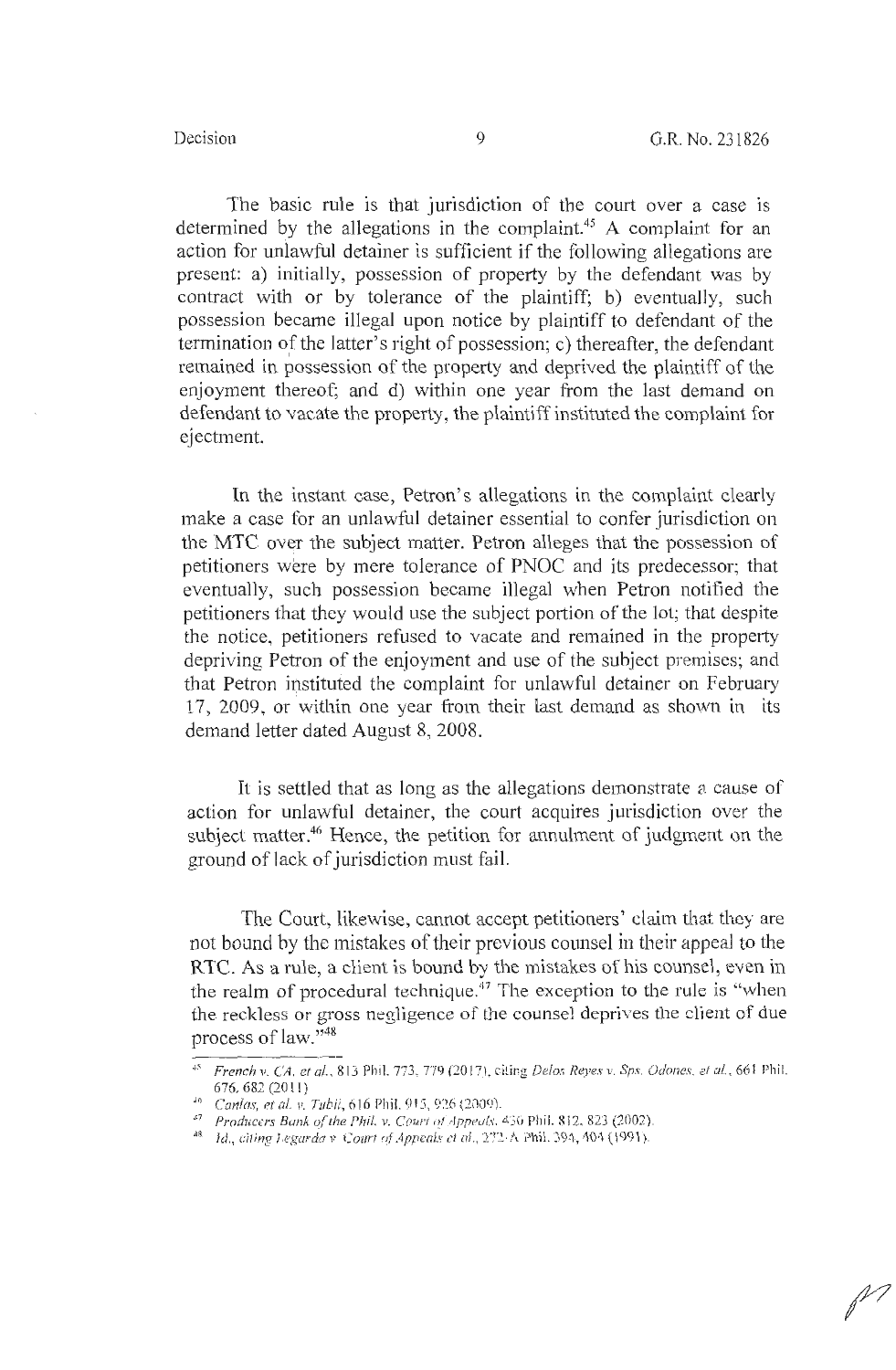Decision

As correctly found by the CA, petitioners cannot put all the blame on their counsel as they themselves have actively participated in the proceedings, *viz.* : 49

"Petitioners' claim that they filed the memorandum on time through Flordeliza Palma (Flordeliza), wife of petitioner Rafael Palma, in the wrong office (Office of the Provincial Prosecutor) cannot qualify as a mistake of excusable negligence. "

Consequently, petitioners have only themselves to blame.

In addition, it is settled that a lawyer's neglect in keeping track of the case does not constitute extrinsic fraud.<sup>50</sup> The case of *Baclaran Marketing Corp. v. Nieva*<sup>51</sup> teaches us that fraud is not extrinsic if the alleged fraudulent act was committed by the party's own counsel. The fraud must emanate from the act of the adverse party and must be of such nature as to deprive the party of its day in court. Thus, in many cases, the Court has held that a lawyer's mistake or gross negligence does not amount to extrinsic fraud that would grant a petition for annulment of judgment. 52

Given the foregoing, petitioners can no longer resort to the remedy of annulment of judgment. Jurisprudence teaches us that a petition for annulment of judgment cannot serve as a substitute for the lost remedy of an appeal.<sup>53</sup> Although access to the court is guaranteed, there must be a limit thereto. For, if endless litigations were to be encouraged, then unscrupulous litigants will multiply in number to the detriment of the administration of justice.<sup>54</sup>

. **WHEREFORE,** the petition is **DENIED** for lack of merit. The Decision dated January 16, 2017 and the Resolution dated April 20, 2017 of the Court of Appeals in CA-G.R. SP No. 143888 are hereby **AFFIRMED.** 

### **SO ORDERED.**

<sup>4</sup> <sup>q</sup>*Rollo,* p. 77.

<sup>&</sup>lt;sup>50</sup> Baclaran Mktg. Corp. v. Nieva, et al., 809 Phil. 92, 103 (2017), citing Pinausuka Seafood House, *Roxas Blvd., Inc. v. Far East Bank & Trust Co., et al. ,* 725 Phil. 19, 40 (20 14).

 $1^{51}$  *Id.* 

<sup>~</sup> <sup>2</sup>*Id.,* c iting *Lasala v. National Food Authority,* 767 Phil. 285, 302(2015).

<sup>&</sup>lt;sup>53</sup> Antonino v. The Register of Deeds of Makati City, et al., 688 Phil. 527, 537 (2012).<br><sup>54</sup> *Pacquing v. The Court of Appeals, et al.,* 200 Phil. 516, 521 (1982).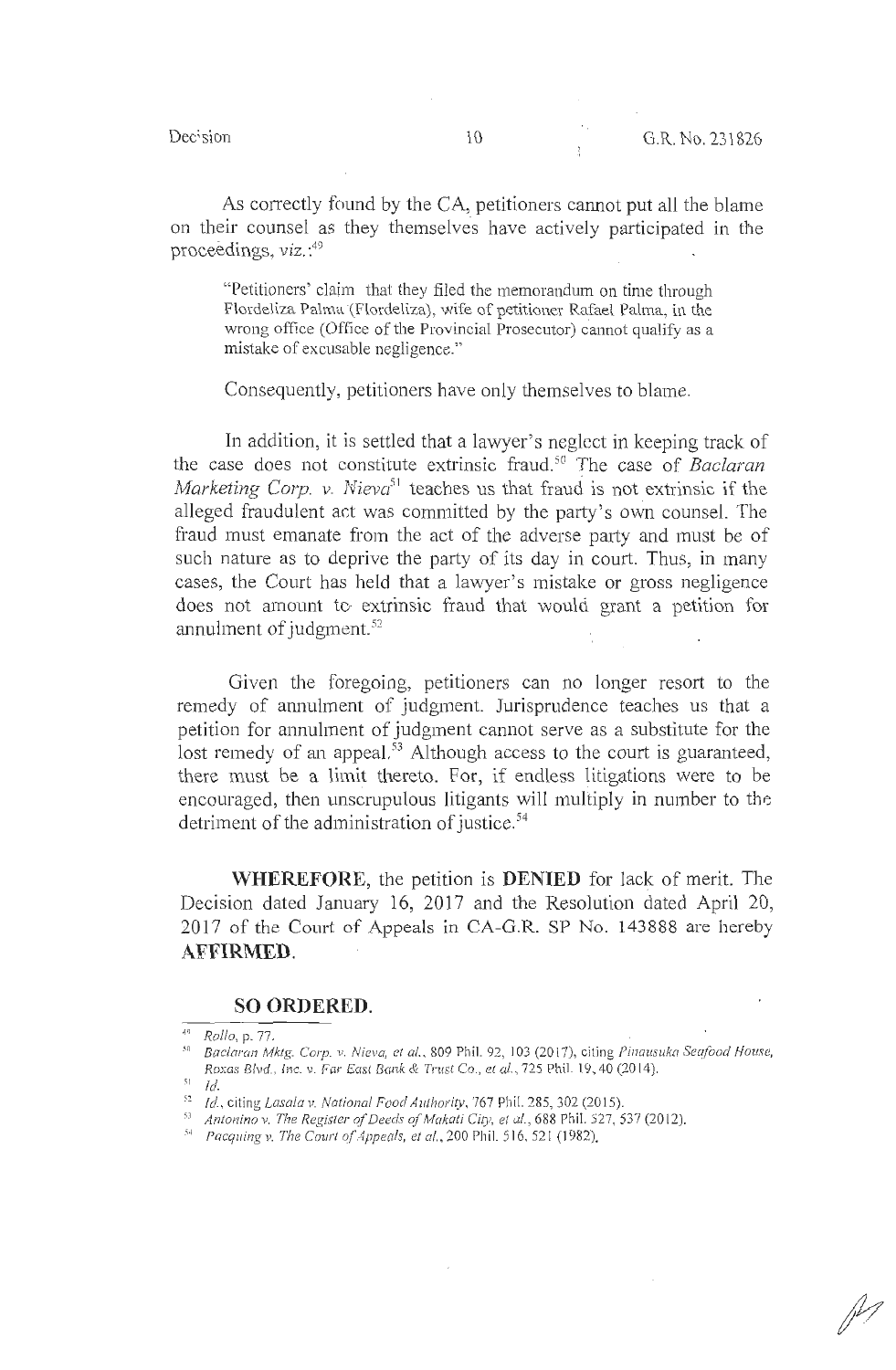Decision 11

G.R. No. 231826

**HEN LB. INTING**  *Associate Justice* 

WE CONCUR:

**ESTELA M. PARLAS-BERNABE** *Senior Associate Justice Chairperson.* 

**RAMON P VANDO** Associate Jı stice

·· /

**EDGARDO L. DELOS SANTOS** *Associate Justice* 

 $\cdot$ 

(On leave) **PRISCILLA J. BALTAZAR-PADILLA**  *Associate Justice* 

# **ATTESTATION**

I attest that the conclusions in the above Decision had been reached in consultation before the case was assigned to the writer of the opinion of the Court's Division.

**ESTELA M. PERLAS-BERNABE** *Senior Associate Justice Chairperson*